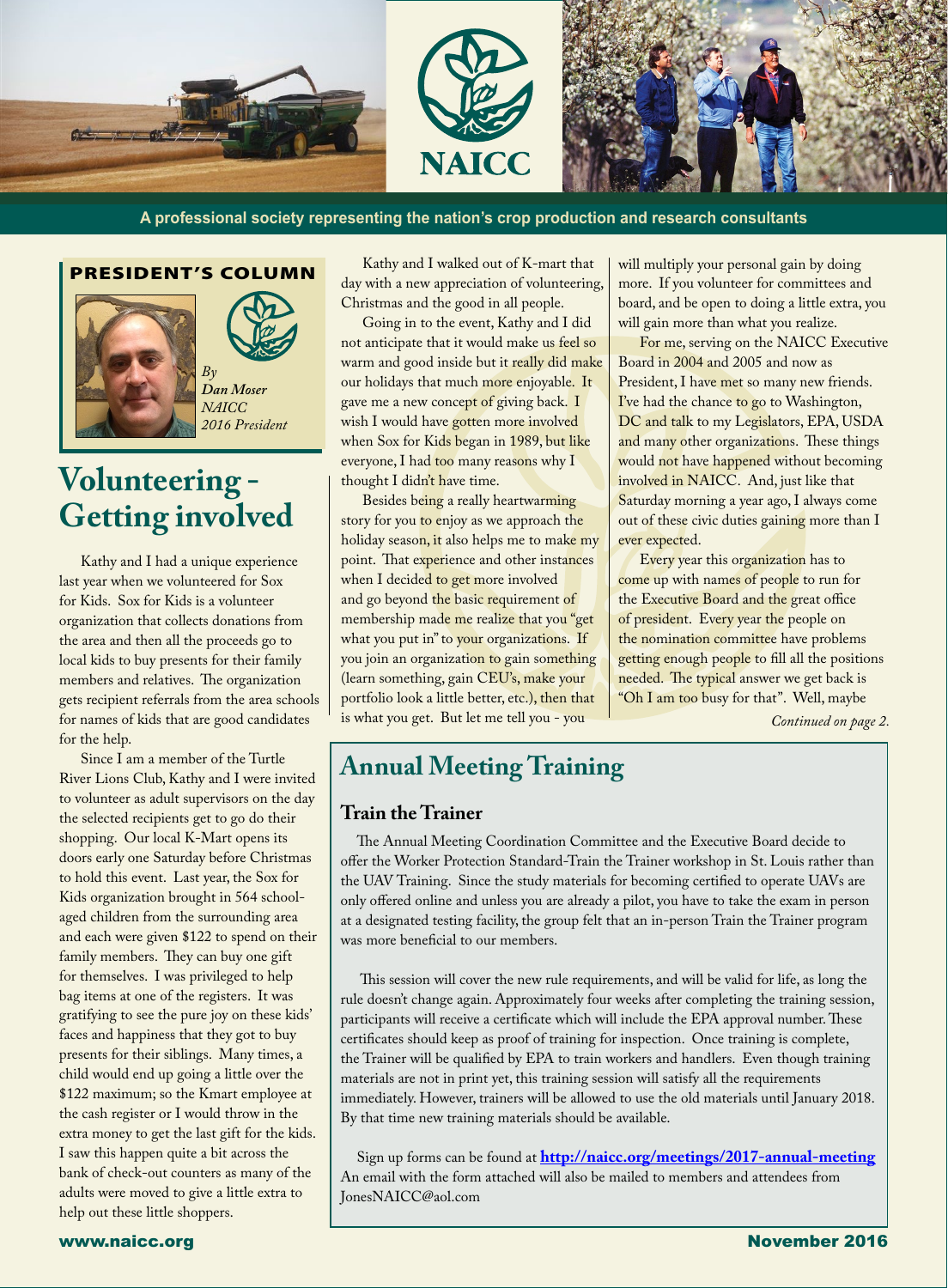#### **President's Column**

l

#### *Continued from page 1.*

it's time to take a chance and to see how much fun you're missing out on. I tell you what - if I can do it with the help of the 9 other brave soldiers that have said yes, ANYBODY CAN. I am no different than YOU!!

Kathy and I missed out on 27 years of helping kids out in our community with Sox for Kids and probably many other things that I said I am too busy to do. I didn't realize how much I was missing out on until that day I went to Grand Forks to help. Now I have a problem saying NO. I know there are times in your life that you just can't and I understand; but just remember, when you say NO you sometimes miss out on a whole lot.

#### **Come Join Us In St. Louis!**



NAICC ANNUAL MEETING AND AG PRO EX January 17-21, 2017 Hyatt Regency at the Arch • St. Louis, Missouri<br>For information call: (901) 861-0511 · www.naice.org

Registration including GLP and WPS-Train the Trainer Workshops or the Monsanto Tour can be found at:

**[http://naicc.org/meetings/2017-annual-meeting.](http://naicc.org/meetings/2017-annual-meeting)** 

If you have already registered for the meeting and forgot to sign up for the GLP session, there are links on the Annual Meeting page (see above link) where you can sign up after the fact. If you forgot to sign up for the Monsanto tour, contact AllisonJones@naicc.org. Train the Trainer registration forms can be found on the Annual Meeting page but must be emailed, faxed or mailed with payment.

#### **Hyatt Regency at the Arch, St. Louis, MO Reservations:**

**[https://aws.passkey.com/event/14079898/owner/988/](https://aws.passkey.com/event/14079898/owner/988/home ) [home](https://aws.passkey.com/event/14079898/owner/988/home )**

**Discounted Shuttle Service to Hyatt: [http://naicc.org/wp/wp-content/uploads/2016/10/](http://naicc.org/wp/wp-content/uploads/2016/10/Airport-Shuttle.pdf ) [Airport-Shuttle.pdf](http://naicc.org/wp/wp-content/uploads/2016/10/Airport-Shuttle.pdf )**

As we prepare for the 2017 NAICC Annual Meeting and AG PRO EXPO, be thinking about what exciting items you can donate to **The Foundation's Silent Auction**. Send your donation ideas to Debra Fitzgerald at fitzgeraldd@iskbc.com.

**Go to <http://naicc.org/meetings/2017-annual-meeting> for full details, deadlines, forms and rules.**



*NAICC Executive Board was very productive in and out of the meeting room. Dan and Kathy Moser hosted the board in Devil's Lake, ND. Sandy Mackie proudly shows off her catch - which she shared with Board member at dinner!*



# Annual Meeting Links **NAICC Partners with AUVSI**

NAICC and the Association for Unmanned Vehicles Systems International (AUVSI) are working together to provide the industry, both end users and manufacturers, access to information on unmanned systems that will help increase the use, increase efficiency and grow UAV market. The partnership provides NAICC members access to information, some free of charge and others at a discounted rate.

AUVSI provides webinars, educational sessions and articles pertaining to unmanned systems as well as robotics technologies. Through this partnership NAICC members have access to relevant webinars; AUVSI's weekly eBrief; monthly issues of the Unmanned Systems Magazine digital version; and discounted registration for XPONENTIAL, the largest gathering of the global community of leaders in drones, intelligent robotics and unmanned systems in order to shape the future of this industry. The expo includes education and exhibits on autonomous systems for air, ground and maritime.

In return, NAICC will become an association sponsor of Know Before You Fly , a campaign to educate UAV operators on the safe and legal operation of drones as well as be listed as a sponsor of the XPONENTIAL.

NAICC is also an association sponsor of two webinars that are available to NAICC members at a discounted rate.

### **UAV Webinars**

AI for UAVs – November 30

Precision Agriculture in the Drone Age - December 7 Just click [http://www.auvsi.org/events1aa/events/](http://www.auvsi.org/events1aa/events/auvsiwebinarseries)

[auvsiwebinarseries](http://www.auvsi.org/events1aa/events/auvsiwebinarseries) to see a list of webinars with complete description and a link to register. Enter NAICC's Member discount code of NAICC17W.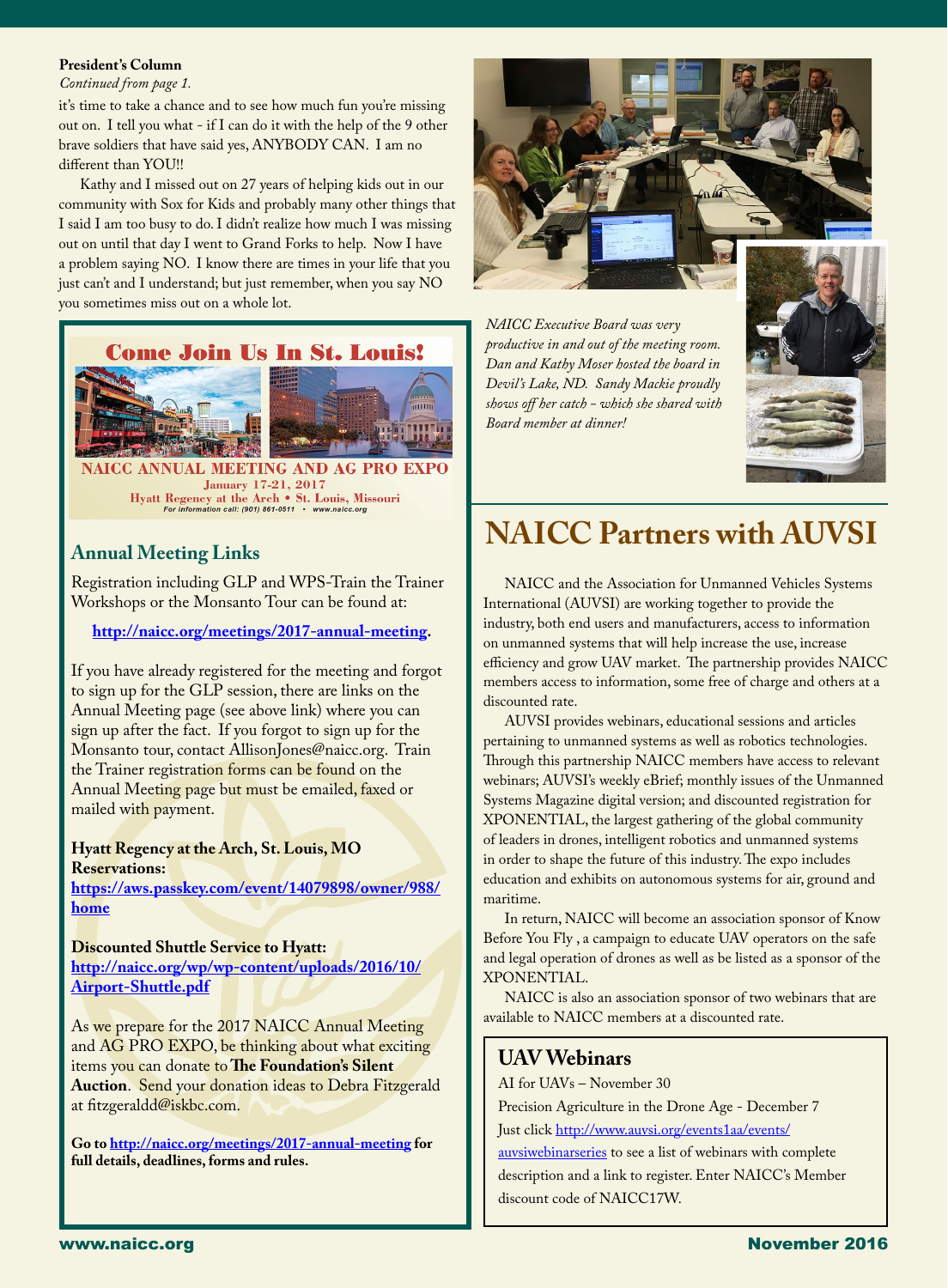# **QA Corner:**

l

### **The NAICC Annual Meeting: a Gateway to the World of QA**

*By Angela Dawson, Chair, QA Education Commitee*

#### **QA Track Sessions During the Conference:**

eData is a debate that I am not sure any of us has the right or wrong answer for. It reaches across many platforms in the agricultural industry from collecting data in eNotebooks in the field or laboratory, to auditing eData within a study, to how to archive and assess eRecords. Join QA and consulting professionals as they bring you their perspectives on how to validate (Carla Wells) and collect data in eNotebooks (Nathan Goldschmidt and Michael Shepard), what things you need to know when auditing electronic data (Debra Green) and where and how do you archive eRecords so they are re-constructible over time (Laurel Branstrator).

Another hot topic that has recently come to the forefront in the ag world is bee pollinator studies. Fred Rice will discuss the fundamentals and importance of conducting a bee study, Joe Warnick will provide an analytical and technological background for determining neonicotinoid residue in bee products and Angel Best will give you key points to remember when auditing a field phase event.

You are only as good as your company reflects and believe me, when a Sponsor comes to visit you want to be the best. So the question is Are You Ready? Annette Leslie, Torrance Lee and Randy Fuller are going to help guide you in their panel discussion on how to prepare for a CRO facility inspection and what things you need to remember to check before a Sponsor comes knocking on your door.

Wrapping up the QA sessions will be the all-time famous QA game show. Jennifer Jarrell and Kimberly Brown will test you skills and knowledge in areas of GLP compliance. So…are you smarter than a QA professional? Come check us out and we will see!

#### **QA Networking Luncheon & Mentor Program:**

Do you find yourself confused, and have no one to talk to? Are there days when you wish you had someone to help you solve a problem? If so, this is your chance to connect with other QA professionals to receive advice or simply bounce ideas and questions off of. Please join us for a QA networking luncheon sponsored by Monsanto Company. This is a great opportunity for you to inquire about our mentoring program. Space is limited, so register early. Information will be provided with your NAICC registration information. All QA professional are welcome, so please come and share your expertise with others.

#### **Saturday QA Breakfast Breakout:**

Even though the conference has come to an end, a QA's job is never done. So why not reflect on the week and enjoy breakfast with your QA colleagues. This collaborative time will allow us to look back at the sessions, discuss hot topics and subjects that may have surprised you. We would love to hear your suggestions for future topics.

# **NAICC GLP Training**

*By Annette Leslie, Chair, Research Education Outreach Committee* 

Join us for the ever popular NAICC GLP Training on January 17, 2017, before the Annual Meeting. New this year, the addition of another practical field module, letting attendees register for one of four modules. Registration is ONLINE only for 2017, and early enrollment is recommended as space is limited. Once training modules are full, there will be NO onsite registrations. For more information and to register for the training, go to naicc.org.

**Basic GLP Training:** Limited to 100 participants. This session is aimed at those with 0-3 years GLP experience. It gives a basic overview of the GLP regulations with emphasis on the responsibilities of QA, Study Directors and Principal Investigators as it relates to your role in a GLP environment. The session is designed to be interactive and will provide you the opportunity to hear how others interpret the regulations and how to best apply them to your job function. You will receive a copy of the GLP regulations and handouts that will help guide you through the regulatory requirements and industry best practices.

**Refresher GLP Training:** Limited to 60 participants. This course will refresh and challenge your GLP knowledge, and has something for everyone. You will be encouraged to think outside the box when interpreting the GLPs. Material will cover topics relevant to field, lab and sponsor GLP personnel. GLP experts will be present to moderate and answer questions.

**Practical Field Workshop #1 Pollinators:** Limited to 50 participants. This hands-on workshop will focus on aspects of pollinator type studies including sampling techniques, equipment, and safety, data documentation, dealing with local beekeepers, contamination avoidance, and GLP compliance. This session is designed to provide practical information for Study Directors, Principal Investigators, and QA personnel that will help improve their awareness of compliance issues, be more efficient in raw data review, and have a better understanding of the importance of pollinators to the agricultural industry.

**Practical Field Workshop #2 Sampling:** Limited to 24 participants. This hands-on workshop will focus on sampling techniques, equipment, data documentation, and GLP compliance. This session is designed to provide practical information for Study Directors, Principal Investigators, and QA that will help to improve their awareness of compliance issues, and be more efficient in raw data review.

**Go to [http://naicc.org/meetings/2017-annual-meeting/](http://naicc.org/meetings/2017-annual-meeting/ ) to register for the GLP Training.**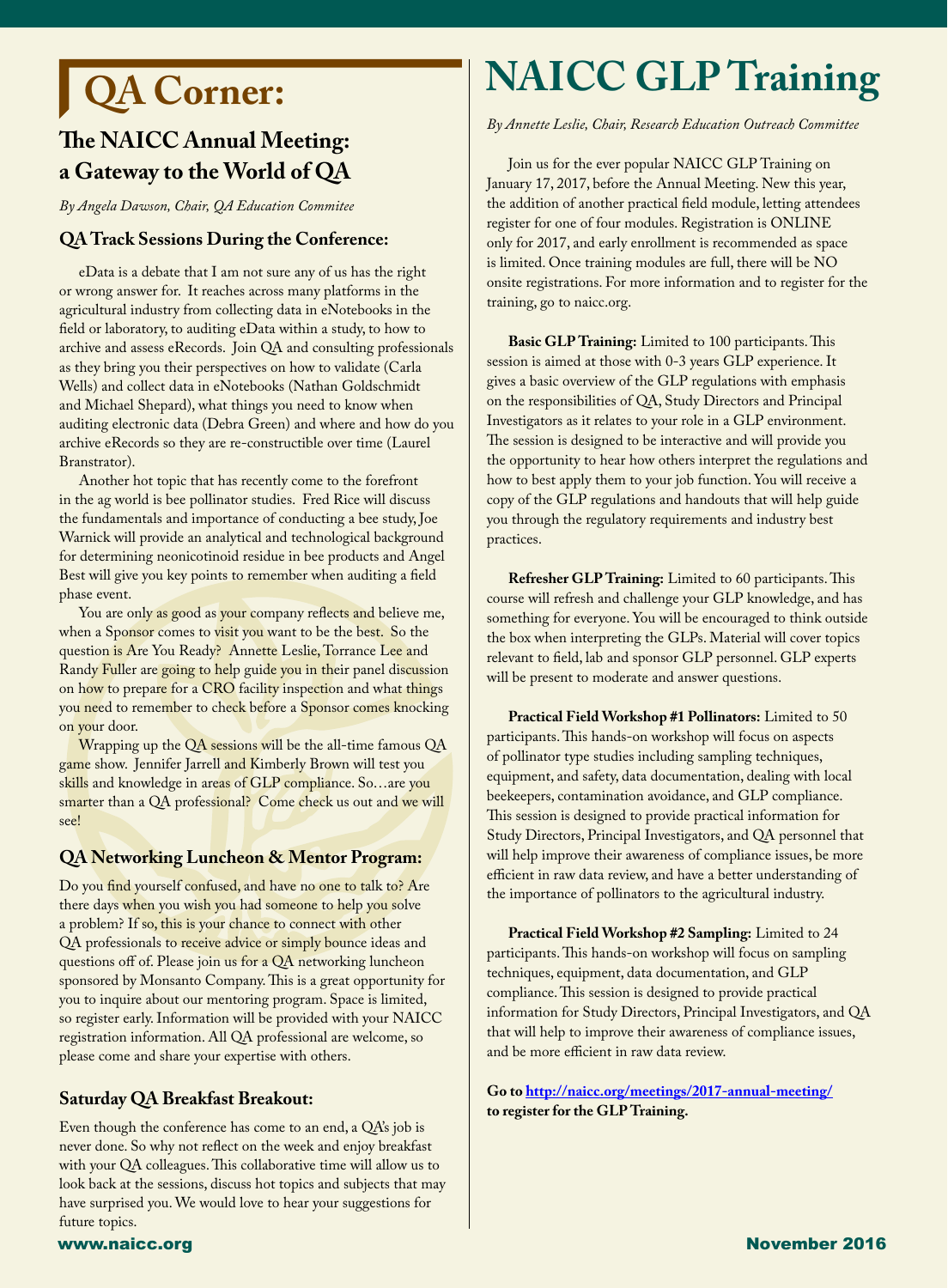

*Glenn Luedke, NAICC Legislative Assistant*

#### **EPA**

#### **WOTUS:**

On November 2, numerous farm organizations, businesses and municipalities along with the Public Lands Council, filed the opening brief in the U.S. Sixth Court of Appeals. The action called for the EPA and U.S. Army Corps of Engineers WOTUS rule to be invalidated. The groups filing the brief maintain that rules contained in WOTUS were flawed from the very start. The brief states the government agencies violated rules by expanding the jurisdiction of WOTUS well beyond the content and outlined structure of the Clean Water Act. EPA is accused of withholding key public documents until the public comment period had closed. In addition, the agencies are said to have gone beyond the limits of their federal authority. Agricultural groups stated Congress has failed to act on the issue and thus prolonging the legal battle.

EPA has been accused by the USDA that the rule making process was not well managed and suggested White House priorities interfered with the regulatory process. The U.S. Army Corps of Engineers accused EPA of ignoring their input and excluded them from participation in drafting the preliminary rules and the process was not driven by science or economics.

#### **EPA REVIEW OF GLYPHOSATE**

The U.S. House of Representatives Committee on Science, Space and Technology has launched an inquiry into the involvement of EPA employees' possible role in preparation of a draft reviewing glyphosate. The International Agency for Research on Cancer (IARC) issued a statement in March, 2015 that stated "glyphosate was probably carcinogenic to humans". The Committee questioned statements by the EPA Administrator regarding the involvement of EPA employees in preparing the draft. The Committee Chair further stated that additional documents have surfaced that outline EPA employee participation in IARC studies. EPA had stated they were conducting "objective" reviews.

#### **CLEAN AIR ACT:**

Environmental groups, including the Environmental Integrity Project, Center for Food Safety, HSUS and Association of Irritated Residents (California), etc., have filed an additional lawsuit that would regulate ammonia and consider it a "criteria pollutant" under the Clean Air Act (CAA). The groups filing suit state their key target is confined animal feeding operations and that these operations endanger public health and welfare with unrestricted pollution emissions. The EPA is accused of having already taken five years to respond and put regulations in place.

#### **USDA**

#### **CONSERVATION FUNDING**

The Environmental Working Group (EWG) is requesting the USDA provide more accountability regarding the expenditures of funds since 1995 (\$40 billion +). The targeted areas are: Conservation Reserve Program, Wildlife Habitat Incentive Program, Conservation Stewardship Program and Environmental Quality Incentives Program. EWG states the funds are spread too thin in too many areas. EWG maintains the government expenditures would go further if they were more strategically focused and address the most urgent threats to the environment and public health and "are not asking too much to request recipients do more to protect the environment for having received generous farm and insurance subsidies". The debate will continue over voluntary or mandatory conservation practices. EWG is requesting more emphasis on cooperative projects and coordination of these projects. Congress attempted to do this in the last Farm Bill and it will take time to analyze if the right conservation practices were emphasized at the right time at the right place.

#### **BIOTECHNOLOGY EDUCATION FUNDING**

Agricultural groups have requested the House and Senate leadership consider earmarking at least \$3 million dollars in the F/Y 2017 Agriculture, Rural Development, Food and Drug Administration and Related Agencies Appropriations Act to fund educational programs that will inform the public about the benefits of the application of biotechnology to food and agriculture production. Passage of the GMO labeling bill this year has increased consumer's demand for more information. FDA and the USDA are reported to be the most likely agencies that could convey the most fact-based and public science information. The USDA Agricultural Marketing Service requested proposals to conduct a "Study on the Electronic or Digital Link Disclosure". The National Bioengineered Food Disclosure Standard requires the study to identify any technology challenges that may influence consumer access to information relative to bioengineered products on food packages.

### **Support Foundation for Environmental Agriculture Education.**

When you shop at smile.amazon.com, Amazon donates.

Go to smile.amazon.com

### amazonsmile

*Always log onto [smile.amazon.com](http://smile.amazon.com) for your purchases to qualify*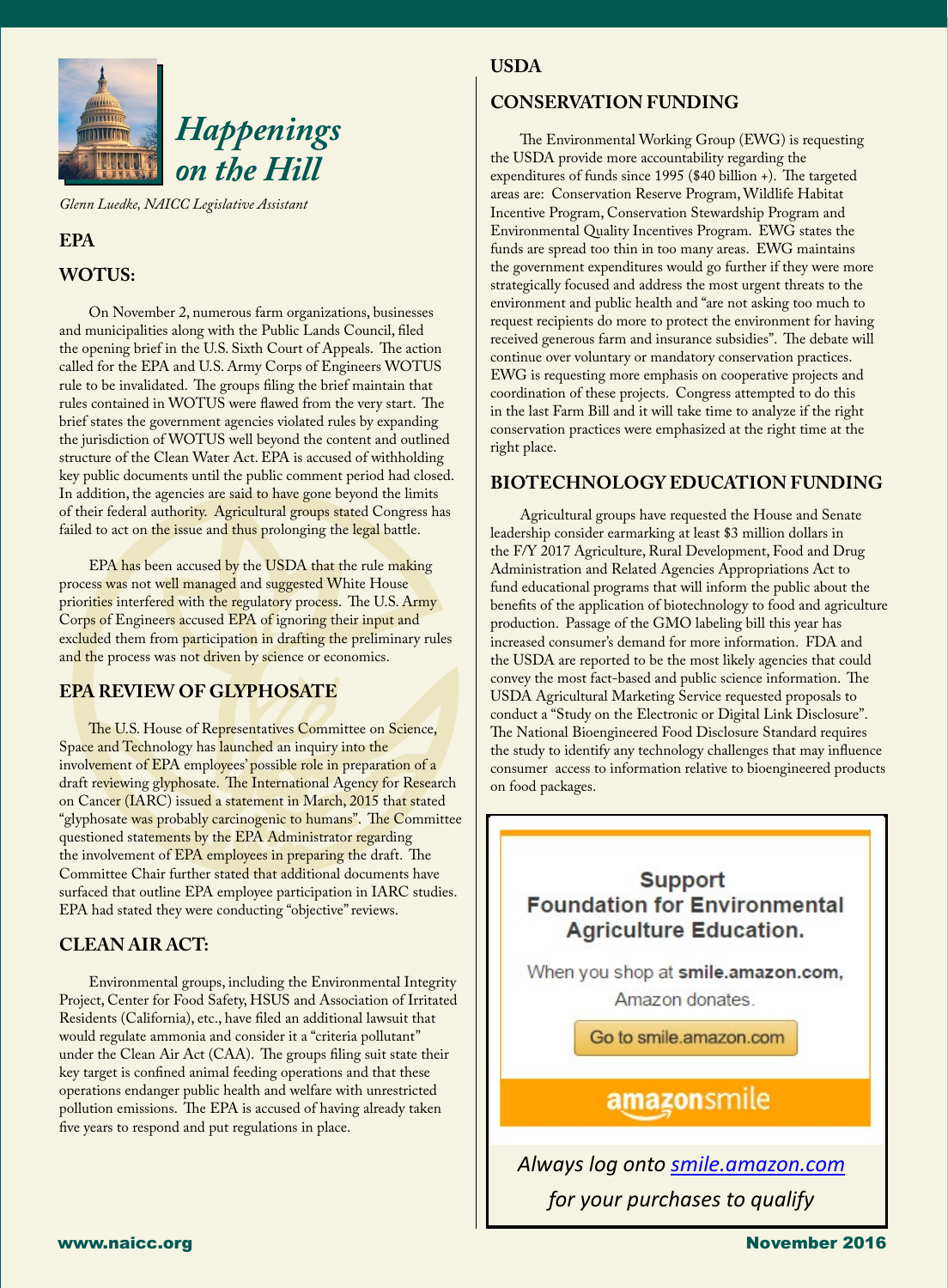## **Practices with New Improve Late Blight Control 'Focus on Potato' Webcast**

l

Late blight of potato can spread very quickly and has the potential to be extremely destructive if managed improperly. The Plant Management Network (PMN) has released a new presentation entitled "Late Blight Management Under Semi-Arid [Conditions"](http://www.plantmanagementnetwork.org/edcenter/seminars/potato/LateBlightMgtSemiAridConditions/) to help potato growers recognize pathogen hosts, favorable disease conditions, and utilize effective control practices. The webcast, developed by Jeff Miller, President and CEO of Miller Research, outlines effective control practices and stresses the importance of:

- •Starting fungicide programs early in the season
- •Maintaining a consistent application schedule up to harvest
- •Timing applications with environmental conditions

The 27-minute presentation will remain open in the **Focus on** [Potato](http://www.plantmanagementnetwork.org/fop) webcast resource.

The Plant Management Network is a nonprofit publisher of applied, science-based resources that help enhance the health, management, and production of agricultural and horticultural crops. Partnering with over 80 universities, nonprofits, and agribusinesses, PMN provides materials covering a wide range of crops and contemporary issues through the online [PMN Education](http://www.plantmanagementnetwork.org/edcenter/) [Center.](http://www.plantmanagementnetwork.org/edcenter/)

### **New Webcast Helps Growers Refine Nutrient Management Programs through Plant Analysis**

Nutrient management and the efficient use of fertilizer are critically important factors for maximizing yield and profit in modern soybean production systems.

A new educational presentation from the Plant Management Network (PMN) entitled ["PlantAnalysis as a Nutrient](hhttp://www.plantmanagementnetwork.org/edcenter/seminars/soybean/PlantAnalysis/)  [Management Tool](hhttp://www.plantmanagementnetwork.org/edcenter/seminars/soybean/PlantAnalysis/)," provides techniques to diagnose nutrientrelated problems in the field. This webcast is now available as part of the [Focus on Soybeanresource](http://www.plantmanagementnetwork.org/fos) for growers, crop consultants, and extension agents.

Plant analysis can measure the nutrient levels in maturing soybean plants and serve as a quality control measure complementing traditional soil testing. The webcast, developed by Dave Mengel, Professor Emeritus at Kansas State University, discusses how plant analysis can be used to:

- Assess the effectiveness of nutrient management programs
- Ensure essential nutrients are being incorporated into plants
- Identify when plants have a deficiency or surplus of nutrients

The 30-minute presentation will remain open access through December 31 in the Focus on Soybean webcast resource.

The Plant Management Network is a nonprofit publisher of applied, science-based resources that help enhance the health, management, and production of agricultural and horticultural crops. Partnering with over 80 universities, nonprofits, and agribusinesses, PMN provides materials covering a wide range of crops and contemporary issues through the online [PMN](http://www.plantmanagementnetwork.org/edcenter/)  [Education Center.](http://www.plantmanagementnetwork.org/edcenter/)

### **The Ninth International Integrated Pest Management (IPM) Symposium will be held in Baltimore, Maryland USA from March 19-22, 2018 at the Renaissance Baltimore Harborplace Hotel**

The International IPM Symposium is your premier global event for professional development, networking with colleagues and leading scientists, and learning the latest research and strategies for effectively managing pests in agriculture communities, and natural areas. In 2018, we will organize around an important theme, IPM: Improving Health, Environment and Global Sustainability.

Plans for 2018 include mini-symposia featuring international experts addressing hot topics including management solutions for newly introduced pests, as well as sessions for agricultural and food company leaders, and increased opportunities for student participation and recognition. Also new in 2018 will be a coordinated opportunity to visit policymakers on Capitol Hill to educate them on IPM needs and benefits for your sector and clientele.

Participants will also enjoy the very best activities of previous symposia including concurrent sessions, posters, awards, exhibits, and plenty of opportunities to meet with cooperators and potential collaborators. Sessions will address IPM across disciplines, internationally, and in the market place, urban settings, greenhouses and more.

Past participants at this premier international IPM event have included researchers, teachers, Extension educators, independent consultants, the agriculture and food community, IPM practitioners, academics, government scientists and administrators, employees of non-governmental organizations, students, and business professionals from the U.S. and more than 30 countries.

**To receive additional information, reply to Elaine Wolff, University of Illinois, wolff1@illinois.edu. More details will be forthcoming on the symposium website: <http://ipmsymposium.org/>. Opportunities for volunteers, exhibitors and sponsors are available.**

**Join your colleagues in making this the greatest Symposium ever!**